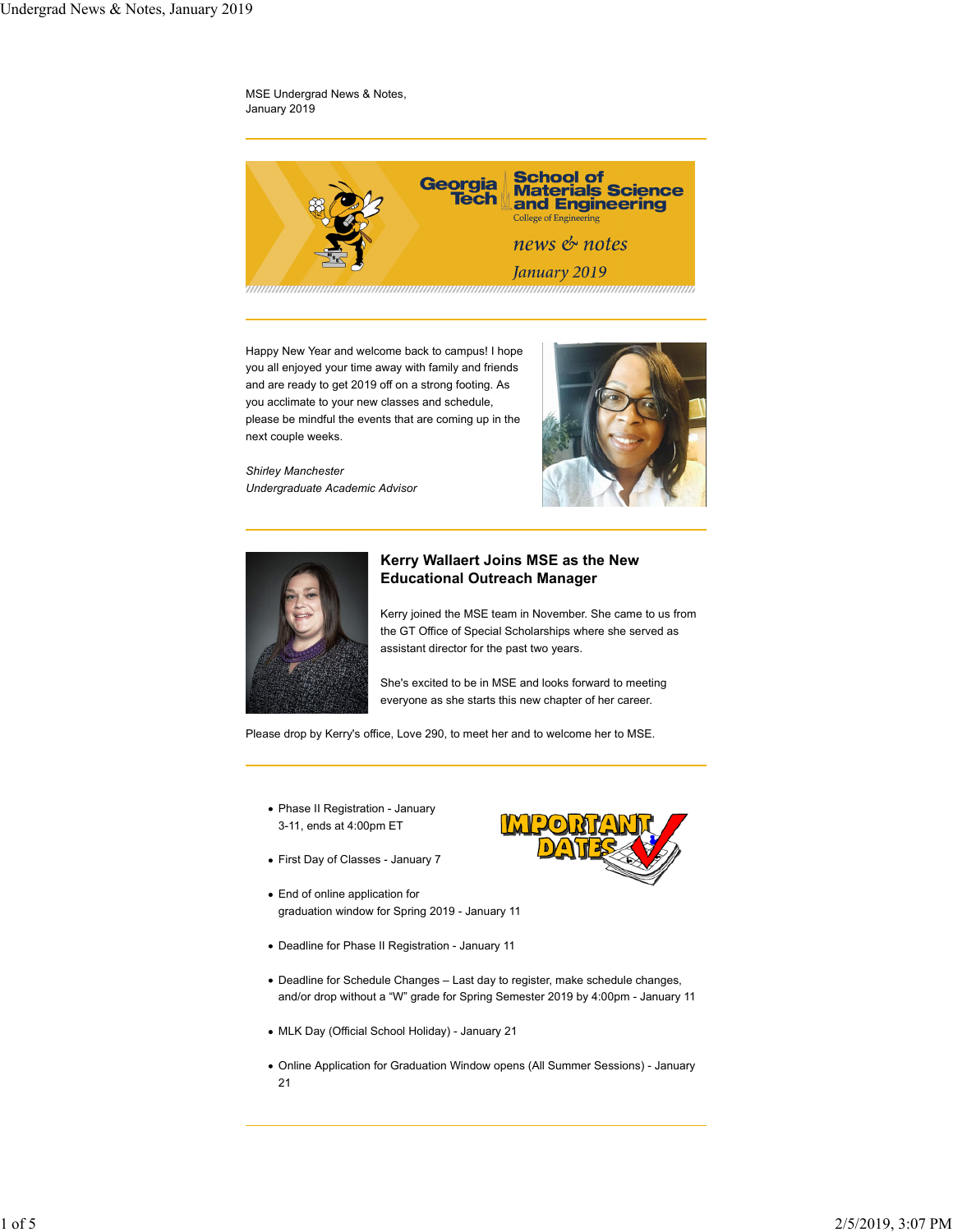### **Questions / Concerns about HOPE/Zell Miller?**



Go here

# **Need CHEM1211K or CHEM1212K?**

CHEM 1211K and CHEM 1212K are offered without restrictions in Spring semester

CHEM 1212 Advanced Placement Exam – Beginning with the 2019-202 academic year, Chemistry will no longer offer the Placement Exam for CHEM 1212K that is associated with SAT II, IB high level, and AP exam scores. The last offering of the exam will be on January 7<sup>th</sup> 2019, 6:00 pm (Location to be determined and conveyed by email in the week before classes begin.)

CHEM Placement Exam Registration Eligibility:

- 5 on the Advanced Placement Chemistry exam
- 7 on the IB high level exam
- 730 or above on the SAT II chemistry exam
- A or B for chemistry A level
- You must not have attempted the exam previously





If you want to get on a "Waitlist" for a class, you can access information through Buzzport/"Schedule of Classes" or by going directly onto the School's website to see their registration permits/overload/waitlist policy.

*MSE cannot give permits for non-MSE classes.*

### **Looking for employment?**

GT Full-time Jobs GT Employment & Job Links Indeed Career Rookie After College Blog Job Search Engine



### **Career Readiness Workshops - Resume and Career Fair Prep**

**Career Fair Strategies: Target Employers and Create a Professional Image** January 9, 5:15 - 6:30pm Bill Moore Student Success Center – Festival Area

**Resume, Career Fair Prep, How to Talk to a Recruiter** January 10, 11:00 – 12:00 pm & 5:00 – 6:00 pm

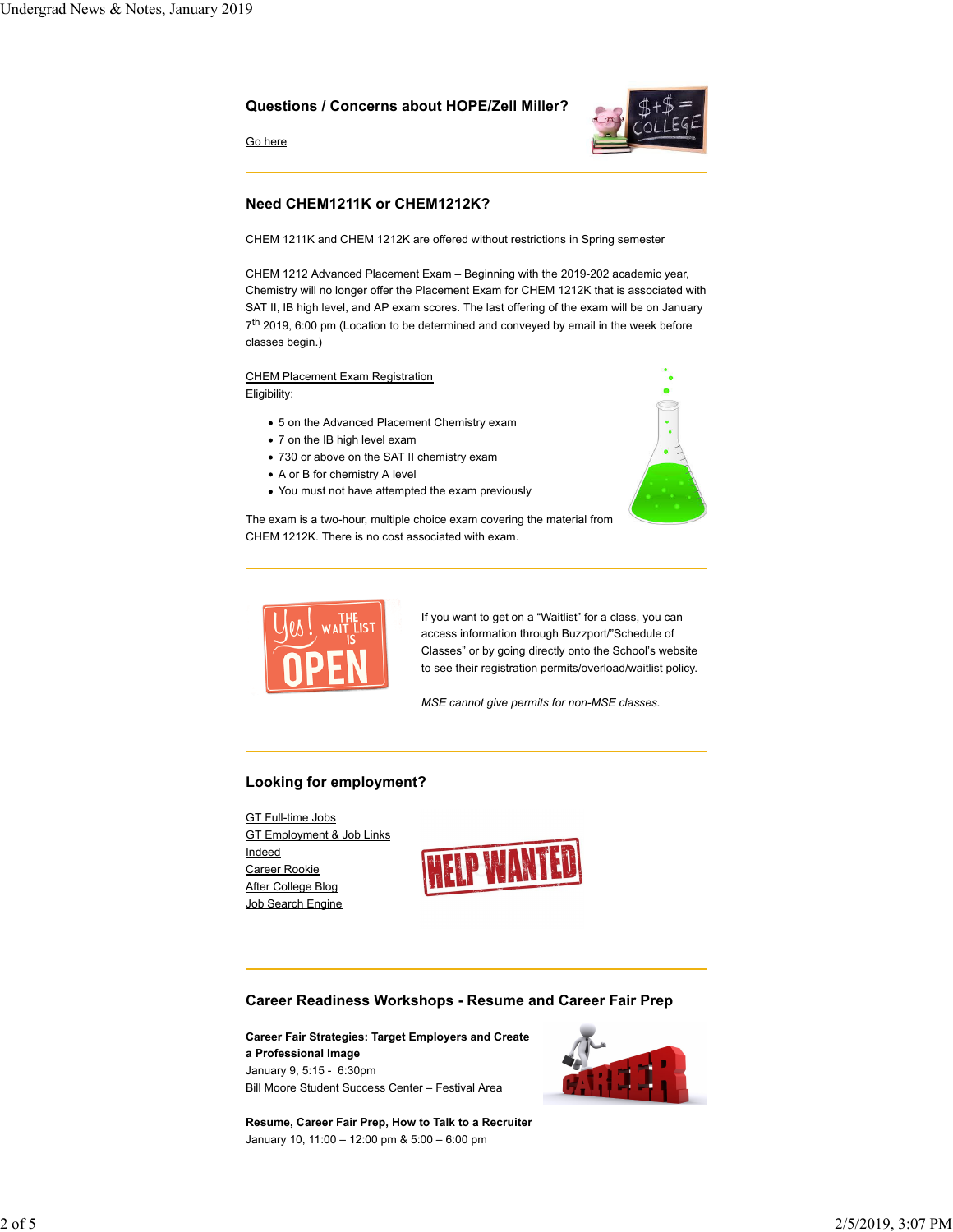Bill Moore Student Success Center, President Suite C

**Resume, Career Fair Prep, How to Talk to a Recruiter** January 14, 5:00 – 6:00 pm Bill Moore Student Success Center, President Suite C

**Cover Letters**

January 24, 11:00 am Student Success Center – Press Room A

**Making Effective Use of LinkedIn for the Job Search** January 31, 11:00 am Student Success Center – President Suite C

#### **Center for Academic Success:**

**SUCCESS SUMMIT – Strategize to Enhance Your Performance** January 11, 2:00 – 6:00 pm Register

**Center for Academic Success Workshops**



**Spring All Majors Career Fair January 16-17**

More info here

IBM, Micron, Suntrust, KPMG, and more



# **internship & co-op info**

Co-op Application Info

Internship Application Info

Co-op Q&A

Internship Q&A

**GTDOPP Pinterest** 



*Academic Support Resources*

*Campus Resources*

*Study Tips*

Tutoring Services

Community Service Information

Library Resources

Counseling Services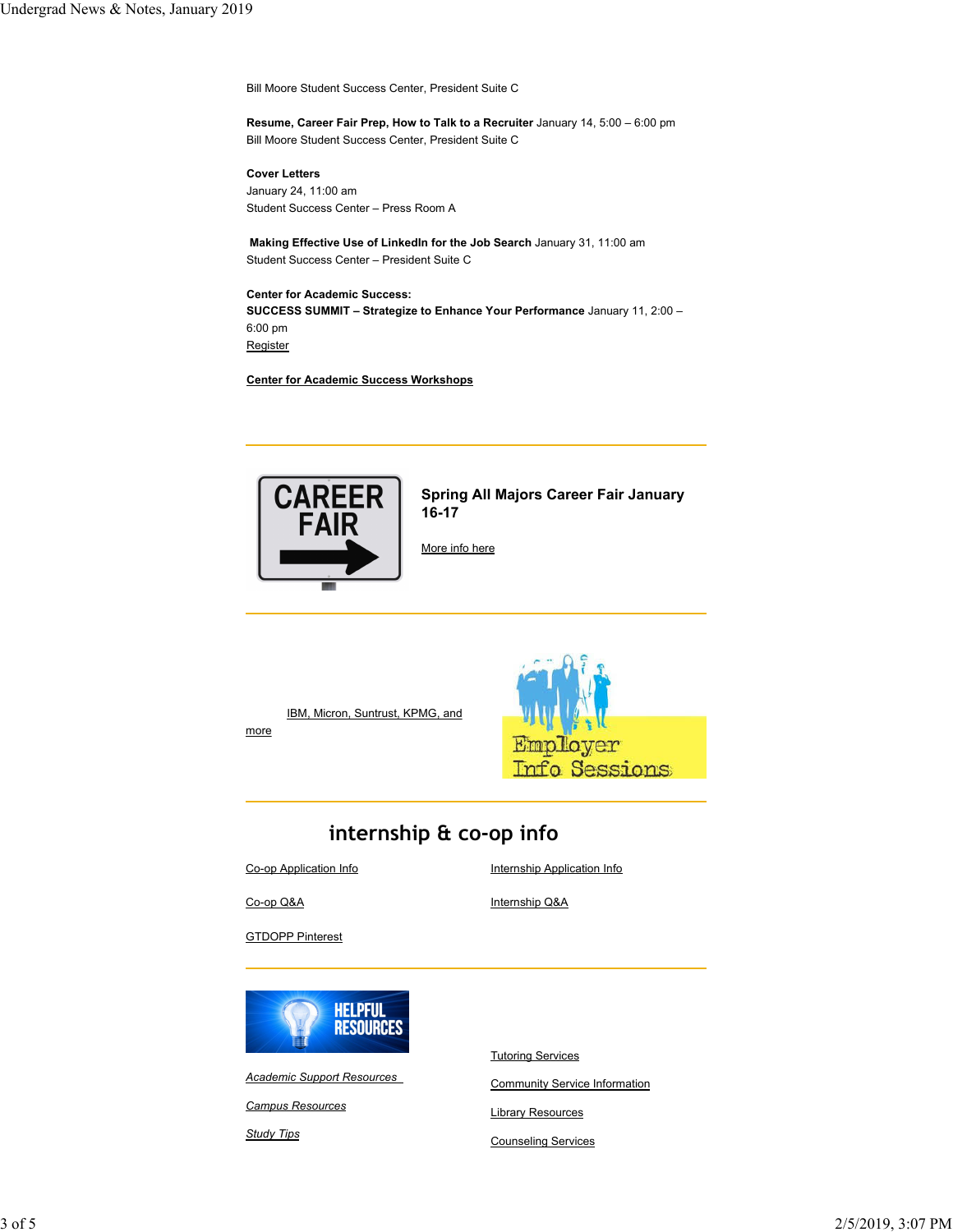### **Support Corner**

Resources are available if you or a peer is in need of support outside of academics.

To anyone who feels alone, scared, or desperate, please know that there are people at Georgia Tech who want to help you. Let's Talk.

Psychiatry within Stamps Health Services provides general psychiatric services to undergraduate and

graduate students and their spouses. Students interested in scheduling an appointment may call 404-894-2585 or visit Psychiatry.

The GT Counseling Center , located in the Flag Building, the GT Counseling Center welcomes walk-ins from 8am to 5pm.

After hours, contact the GT Police Department at 404.894.2500 and ask to speak with an on-call counselor.

The Office of the VP-Dean of Students offers a referral resource for concerns about a fellow student or if you need assistance yourself.

The Georgia Crisis & Access Line is staffed with professional social workers and counselors 24 hours a day, every day, to assist those with urgent and emergency needs. 1.800.715.4225

Additionally you can always reach out to the MSE Chair, Naresh Thadhani, Vice President and Dean of Students John Stein. They are available to meet and support students with any mental health or academic concerns.



### **Don't forget to backup!!**

# **Upcoming MSE Events**

# **Undergraduate Academic Advising Team:**

Dr. Mary Lynn Realff Associate Chair, Undergraduate Program 404.894.2496

Renita Washington Academic Advising and Program Mgr. Walk-ins and appointments 404.894.2852 Love Building, Room 294